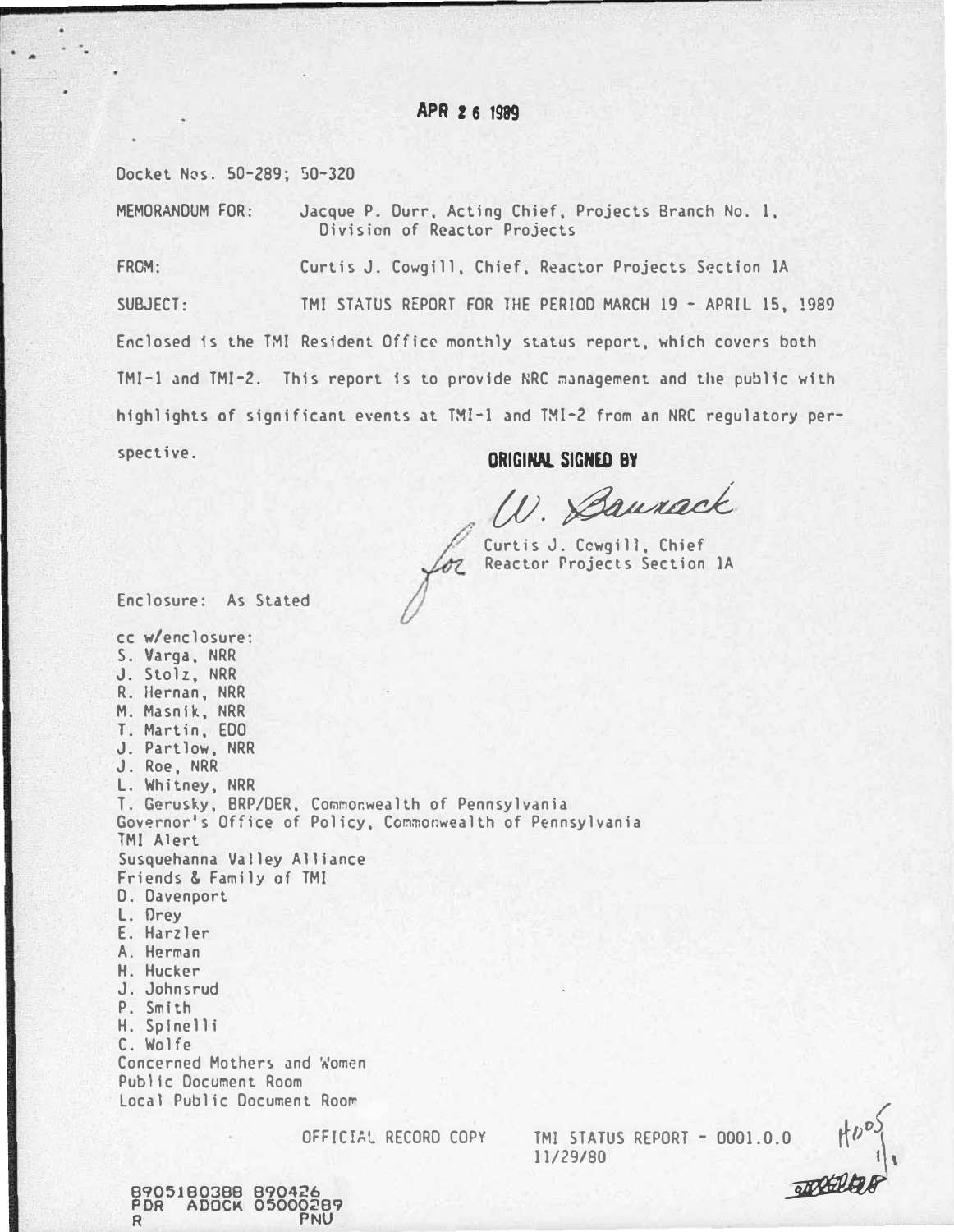Jacque P. Durr

 $\sim$   $\sim$ 

 $\overline{2}$ **APR 26 1989** 

bcc w/enclosure: K. Abraham, RI (2 copies)<br>M. Miller, RI W. Kane, RI W. Baunack, RI C. Cowgill, RI<br>J. Bell, NRR Region I Docket Room (w/concurrences) F. Young, RI (3 copies) D. Johnson T. Moslak

RI:ORP CCowgill  $4/20/89$ 



 $JQyrr$ 

ź

OFFICIAL RECORD COPY

TMI STATUS REPORT - 0002.0.0 11/29/80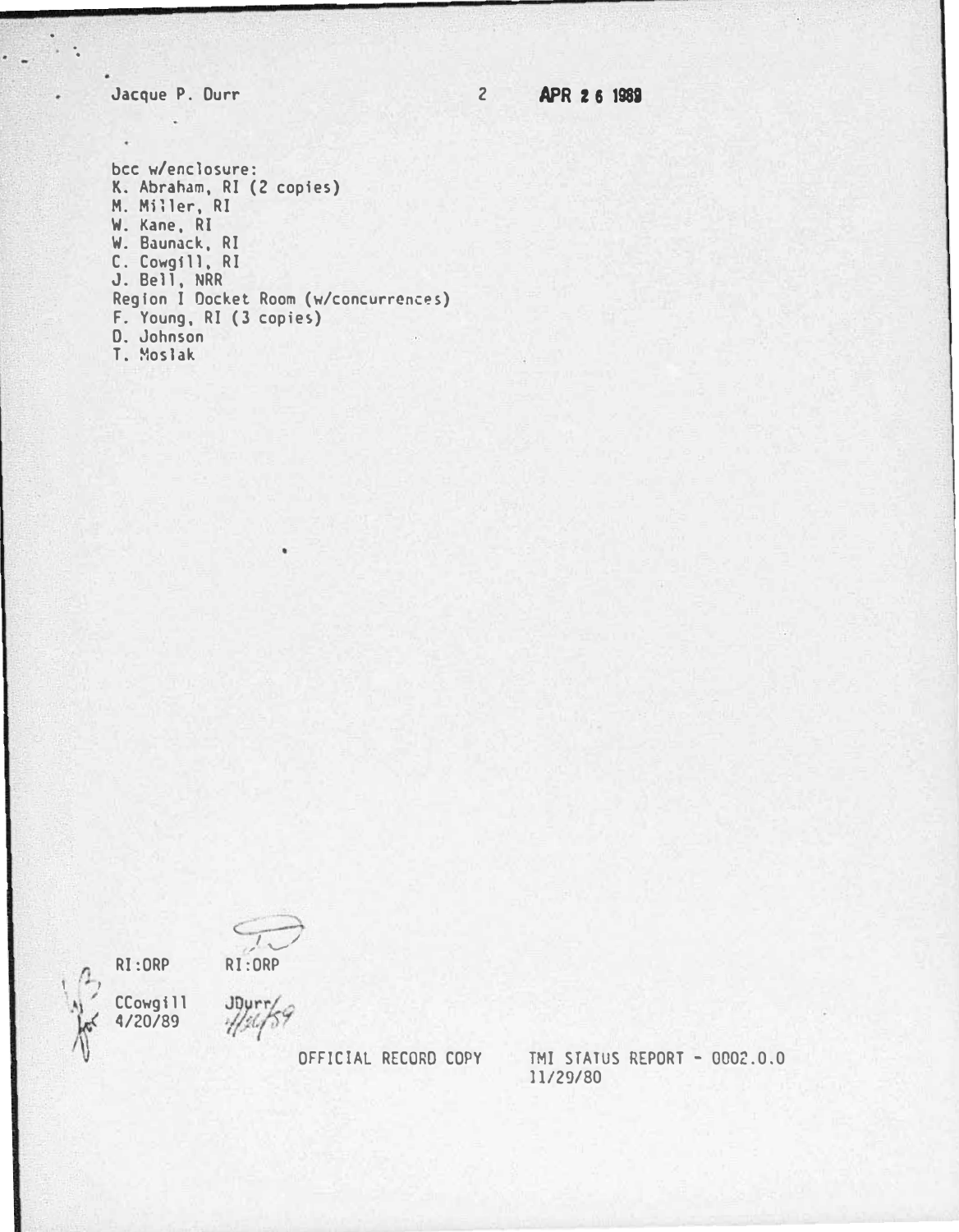### ENCLOSURE

# TMI-1 AND TMI-2 STATUS REPORT FOR THE PERIOD . MARCH 19 - APRIL 15, 1989

### 1. TMI-1

### a. Facility Operations Summary

During the report period, the licensee operated the plant at nearly full power. A brief power reduction from 100% to about 80% occurred for about one hour on April 2. 1939 as the result of a failure of a heater drain pump. No challenges to plant safety systems occurred during this period.

#### Items of Special Interest b.

### Heater Drain Pump Failure

On Sunday, April 2, 1989, the bearing assembly on one of two operating heater drain pumps failed resulting in a shearing of the pump shaft and damage to the pu�p casing and motor shaft. When the pump failed, power was reduced until a standby heater drain pump was placed on line. Subsequently, full power operations were resumed <sup>a</sup> short time later.

### SALP Management Meeting

On April 10, 1989, the NRC staff met with GPU Nuclear management to discuss the results of the Systematic Assessment of licensee Performance (SALP) Report (50-239/87-99). The SALP report documented the results of the NRC Region I SALP 9oard that met on March 2, 1989, to assess the overall performance of Unit 1 for the period November I, 1987 through January 15, 1939.

#### $TMI-2$  $2.$

### a. Facility Activities Summary

On Friday, March 31, 1989, defueling crews completed cutting the central portion of the Elliptical Flow Distributor (EFD) into 26 pieces. Eventual removal of these pieces will provide access to remove core debris from the reactor vessel's lower head.

A piece of the EFD was lifted to examine the condition of three incore instrument quide tubes underneath. Of the three tubes, two were melted and one was intact. Examinations will continue to be made of other core internals and vessel material to assess how well they withstood conditions during the accident.

> OFFICIAL RECORD COPY . TMI STATUS REPORT - 0003.0.0 11/29/80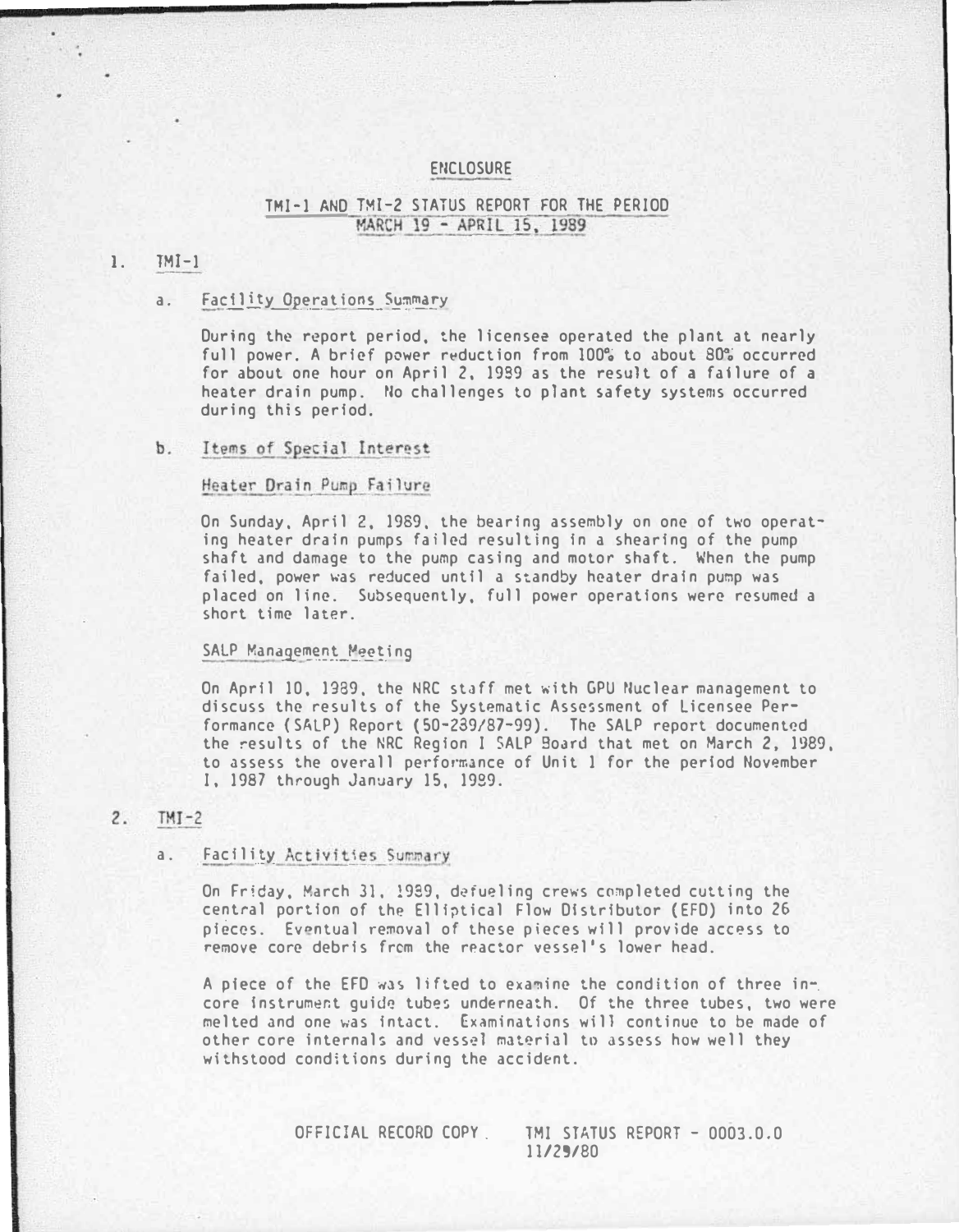# Enclosure 2

Following cutting of the EFO, a series of vertical cuts were made in the core baffle plates to facilitate their removal. Before the baffle plates are taken out, the pieces of the EFD will be lifted out, then the debris at the bottom of the reactor vessel wfll be removed. After this rubble is removed, the baffle plates wfll be unbolted with a hydraulic wrench and taken out. This will permit removal of debris from the annular region behind the baffle plates.

### 3. NRC Staff Activities

The NRC staff assigned on site at the beginning of the period consisted of an acting senior resident inspector, a resident inspector, and a project manager for TMI-2.

A newly selected senior resident Inspector, Mr. Francis Young, reported to the site on April 2, 1989.

a. Inspection Reports

During this period, Region I issued the followi�g inspection reports.

- TMI-1 Inspection Report No. 50-289/89-01 on March 28, 1989, addressing routine inspections of operations activities.
- TMI-1 Systematic Assessment of licensee Performance (SAlP) Re- $\cdots$ port No. 50-289/89-99, on April 3, 1989 addressing the overall performance of Unit 1 for the period from November 1, 1987 to January 15, 1989.

### b. Proposal to Dispose of Accident - Generated Water

The public hearing on evaporation of accident-generated water (AGW) at Three Mile Island Unit 2 by the Atomic Safety and licensing Board (ASlB) concluded on Tuesday, November 15, 1988. Contentions litigated were the analysis of the "no action alternative," characterization of the AGW, evaluations of potential release of micro-organisms, and the health effects of tritium. The ASlB ruled in favor of the licensee on February 3, 1989. The joint intervenors requested a stay and filed an intent to appeal the decision to the Atomic Safety and licensing Appeal Board (ASLAB) on February 20, 1989.

On Tuesday, April 4, 1989 the ASLAB dented the request for a stay. On Thursday April 13 the NRC Commissioners, by a 4-0 vote, affirmed the ASlB ruling. The ASlB ruling is now immediately effective. The operation of the AGW disposal system is now dependent on resolution of detailed technical issues with the NRC staff and construction and start-up testing by the licensee.